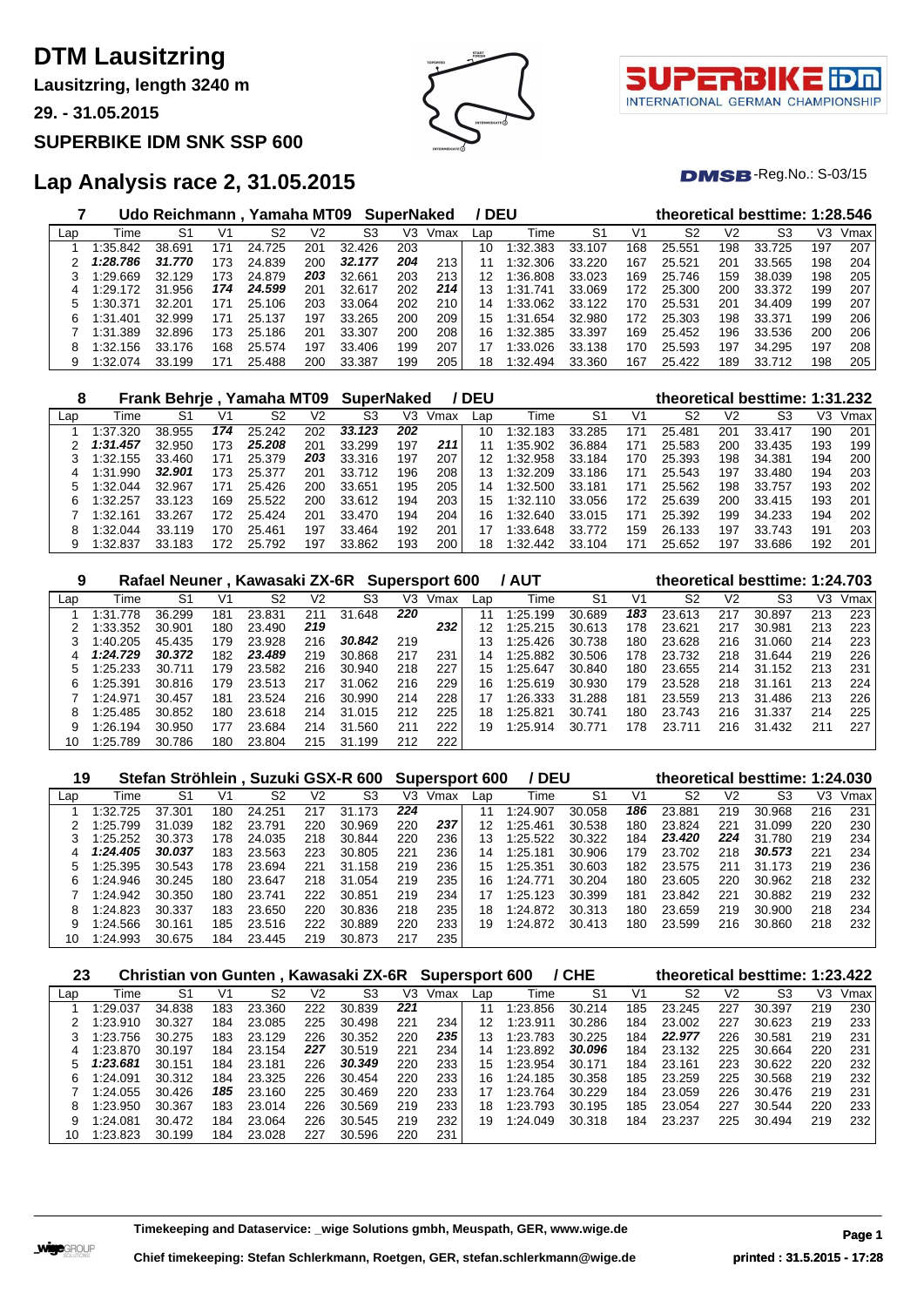# **DTM Lausitzring**

**Lausitzring, length 3240 m**

**29. - 31.05.2015**

#### **SUPERBIKE IDM SNK SSP 600**





 $DMSB$ -Reg.No.:  $S-03/15$ 

## **Lap Analysis race 2, 31.05.2015**

| 25  |          | Tatu Lauslehto , Suzuki GSX-R 600 |     |        |     |             |     | Supersport 600 |              | / FIN         |        |     |                |     | theoretical besttime: 1:23.247 |     |      |
|-----|----------|-----------------------------------|-----|--------|-----|-------------|-----|----------------|--------------|---------------|--------|-----|----------------|-----|--------------------------------|-----|------|
| Lap | Time     | S1                                | V1  | S2     | V2  | S3          | V3  | Vmax           | Lap          | Time          | S1     | V1  | S <sub>2</sub> | V2  | S <sub>3</sub>                 | V3  | Vmax |
|     | :31.073  | 36.651                            | 194 | 23.654 | 228 | .768<br>30. | 227 |                | 11           | 1:23.620      | 30.110 | 197 | 23.101         | 228 | 30.409                         | 224 | 233  |
|     | 1:24.328 | 30.429                            | 195 | 23.503 | 227 | 30.396      | 225 | 239            | 12           | .765<br>1:23. | 30.368 | 196 | 23.016         | 228 | 30.381                         | 224 | 235  |
|     | :23.894  | 30.157                            | 193 | 23.276 | 229 | 30.461      | 225 | 238            | 13           | 1:23.756      | 30.148 | 197 | 23.124         | 228 | 30.484                         | 223 | 236  |
| 4   | :23.596  | 30.048                            | 195 | 23.157 | 229 | 30.391      | 226 | 239            | 14           | 1:23.622      | 29.929 | 195 | 23.115         | 226 | 30.578                         | 224 | 235  |
|     | 1:23.606 | 30.096                            | 197 | 23.110 | 228 | 30.400      | 225 | 239            | $15^{\circ}$ | 1:24.126      | 30.207 | 195 | 23.322         | 225 | 30.597                         | 224 | 236  |
| 6   | 1:23.533 | 30.000                            | 196 | 23.098 | 229 | 30.435      | 228 | 238            | 16           | 1:24.423      | 30.232 | 196 | 23.640         | 227 | 30.551                         | 224 | 235  |
|     | 1:24.123 | 30.411                            | 196 | 23.121 | 229 | 30.591      | 226 | 239            |              | 1:24.164      | 30.139 | 193 | 23.326         | 227 | 30.699                         | 224 | 236  |
| 8   | 1:23.916 | 30.236                            | 195 | 23.181 | 228 | 30.499      | 225 | 237            | 18           | 1:24.318      | 30.191 | 195 | 23.425         | 226 | 30.702                         | 224 | 237  |
| 9   | 1:24.211 | 30.476                            | 194 | 23.153 | 227 | 30.582      | 225 | 238            | 19           | 1:26.175      | 30.679 | 192 | 23.904         | 221 | 31<br>.592                     | 221 | 235  |
| 10  | 1:23.434 | 30.000                            | 194 | 22.937 | 228 | 30.497      | 222 | 238            |              |               |        |     |                |     |                                |     |      |

| 31  |          | Sarah Heide, Suzuki GSX-R 600 |     |        |     |            |     | <b>Supersport 600</b> |     | ' DEU    |                |     |        |                | theoretical besttime: 1:24.268 |     |      |
|-----|----------|-------------------------------|-----|--------|-----|------------|-----|-----------------------|-----|----------|----------------|-----|--------|----------------|--------------------------------|-----|------|
| Lap | Time     | S1                            | V1  | S2     | V2  | S3         | V3  | Vmax                  | Lap | Time     | S <sub>1</sub> | V1  | S2     | V <sub>2</sub> | S3                             | V3  | Vmax |
|     | 1:32.546 | 37.623                        | 188 | 23.932 | 222 | 30.991     | 224 |                       | 11  | 1:25.008 | 30.860         | 185 | 23.332 | 221            | 30.816                         | 223 | 235  |
|     | 1:25.166 | 30.789                        | 189 | 23.442 | 221 | 30.935     | 224 | 238                   | 12  | 1:24.705 | 30.640         | 181 | 23.309 | 223            | 30.756                         | 223 | 236  |
|     | 1:24.828 | 30.667                        | 192 | 23.336 | 223 | 30.825     | 224 | 238                   | 13  | 1:25.510 | 30.964         | 188 | 23.168 | 225            | 31.378                         | 222 | 234  |
| 4   | 1:24.618 | 30.562                        | 194 | 23.388 | 220 | 30.668     | 225 | 238                   | 14  | 1:25.203 | 30.927         | 183 | 23.568 | 221            | 30.708                         | 223 | 234  |
|     | 1:24.333 | 30.434                        | 193 | 23.166 | 223 | 30.733     | 223 | 237                   | 15  | 1:24.679 | 30.557         | 191 | 23.222 | 222            | 30.900                         | 222 | 236  |
| 6   | 1:25.464 | 30.901                        | 181 | 23.597 | 225 | 30.966     | 222 | 236                   | 16  | 1:24.332 | 30.458         | 191 | 23.206 | 223            | 30.668                         | 222 | 233  |
|     | 1:25.031 | 30.944                        | 190 | 23.331 | 223 | 30.756     | 223 | 236                   |     | 1:24.988 | 30.847         | 193 | 23.287 | 224            | 30.854                         | 223 | 235  |
| 8   | 1:25.279 | 30.922                        | 191 | 23.248 | 224 | 31.109     | 222 | 235                   | 18  | 1:24.797 | 30.805         | 187 | 23.258 | 223            | 30.734                         | 224 | 236  |
|     | 1:25.227 | 30.873                        | 191 | 23.273 | 222 | 31<br>.081 | 221 | 235                   | 19  | 1:25.518 | 30.948         | 184 | 23.527 | 221            | 31.043                         | 221 | 236  |
| 10  | 1:25.655 | 31.310                        | 192 | 23.315 | 217 | .030<br>31 | 224 | 233                   |     |          |                |     |        |                |                                |     |      |

| 33  |          |        |     | Frank Brouwer, Yamaha YZF-R6 Supersport 600 |                |            |     |      |     | / NLD    |                |     |        |                | theoretical besttime: 1:25.803 |     |      |
|-----|----------|--------|-----|---------------------------------------------|----------------|------------|-----|------|-----|----------|----------------|-----|--------|----------------|--------------------------------|-----|------|
| Lap | Time     | S1     | Vʻ  | S2                                          | V <sub>2</sub> | S3         | V3  | Vmax | Lap | Time     | S <sub>1</sub> | V1  | S2     | V <sub>2</sub> | S3                             | VЗ  | Vmax |
|     | 1:33.688 | 37.826 | 186 | 24.245                                      | 216            | 31.617     | 224 |      | 11  | 1:27.312 | 31.370         | 184 | 24.298 | 221            | 31.644                         | 219 | 231  |
|     | 1:26.097 | 31.089 | 185 | 23.900                                      | 220            | 31.108     | 224 | 237  | 12  | 1:26.840 | 31.140         | 186 | 24.182 | 219            | 31.518                         | 219 | 231  |
|     | 1:26.882 | 30.814 | 189 | 24.574                                      | 209            | 31.494     | 222 | 238  | 13  | 1:27.154 | 31.259         | 187 | 24.195 | 220            | 31.700                         | 220 | 231  |
|     | 1:26.804 | 31.368 | 185 | 23.979                                      | 221            | 31.457     | 223 | 236  | 14  | 1:26.935 | 30.974         | 185 | 24.141 | 217            | 31.820                         | 220 | 232  |
|     | 1:26.623 | 31.173 | 187 | 23.881                                      | 220            | 31.569     | 222 | 234  | 15  | 1:27.528 | 31.456         | 186 | 24.133 | 219            | 31.939                         | 220 | 232  |
| 6   | 1:26.929 | 31.171 | 187 | 24.131                                      | 217            | 31.627     | 221 | 235  | 16  | 1:27.373 | 31.389         | 186 | 24.167 | 219            | 31.817                         | 220 | 232  |
|     | 1:27.176 | 31.367 | 189 | 23.992                                      | 220            | 31.817     | 219 | 234  |     | 1:27.451 | 31.186         | 184 | 24.376 | 217            | 31.889                         | 222 | 233  |
| 8   | 1:27.222 | 31.324 | 185 | 24.259                                      | 221            | 31.639     | 220 | 232  | 18  | 1:27.373 | 31.234         | 187 | 24.182 | 217            | 31.957                         | 220 | 234  |
| 9   | 1:27.492 | 31.399 | 186 | 24.102                                      | 218            | 31.991     | 219 | 232  | 19  | 1:28.562 | 31.543         | 173 | 24.903 | 212            | 32.116                         | 219 | 232  |
| 10  | 1:27.459 | 31.312 | 186 | 24.266                                      | 220            | .881<br>31 | 219 | 232  |     |          |                |     |        |                |                                |     |      |

| 35  |          | Kjel Karthin, Suzuki GSR750 |                |        |                | <b>SuperNaked</b> |     |      | <b>DEU</b> |              |        |     |        |                | theoretical besttime: 1:28.406 |     |      |
|-----|----------|-----------------------------|----------------|--------|----------------|-------------------|-----|------|------------|--------------|--------|-----|--------|----------------|--------------------------------|-----|------|
| Lap | Time     | S1                          | V <sup>1</sup> | S2     | V <sub>2</sub> | S3                | V3  | Vmax | Lap        | Time         | -S1    | V1  | S2     | V <sub>2</sub> | S3                             | VЗ  | Vmax |
|     | 1:35.220 | 38.354                      | 175            | 24.607 | 203            | 32.259            | 203 |      | 10         | 1:30.022     | 32.237 | 171 | 25.012 | 203            | 32.773                         | 198 | 210  |
|     | 1:28.968 | 31.910                      | 172            | 24.924 | 203            | 32.134            | 202 | 213  | 11         | 1:29.<br>758 | 32.255 | 167 | 25.004 | 203            | 32.499                         | 198 | 207  |
|     | 1:29.521 | 32.134                      | 71             | 24.979 | 203            | 32<br>.408        | 200 | 212  | 12         | 1:30.099     | 32.438 | 170 | 25.042 | 203            | 32.619                         | 198 | 207  |
|     | 1:28.809 | 31.831                      | 172            | 24.680 | 203            | 32.298            | 200 | 212  | 13         | 1:30.<br>144 | 32.257 | 170 | 25.208 | 203            | 32.679                         | 199 | 207  |
|     | 1:29.148 | 31.885                      | 171            | 24.863 | 203            | 32.400            | 199 | 210  | 14         | 1:30<br>.656 | 32.600 | 170 | 25.250 | 203            | 32.806                         | 197 | 207  |
| 6   | 1:29.078 | 31.665                      | 171            | 24.924 | 203            | 32.489            | 198 | 210  | 15         | 1:32.913     | 32.537 | 171 | 27.784 | 198            | 32.592                         | 199 | 207  |
|     | 1:28.866 | 31.895                      | 173            | 24.724 | 203            | 32.247            | 199 | 210  | 16         | 1:30.427     | 32.296 | 172 | 25.067 | 203            | 33.064                         | 199 | 210  |
| 8   | 1:29.501 | 32.012                      | 170            | 24.884 | 203            | 32.605            | 199 | 210  | 17         | 1:31<br>.319 | 32.551 | 169 | 25.611 | 201            | 33.157                         | 198 | 211  |
| 9   | 1:30.008 | 32.235                      | 71             | 25.150 | 203            | 32.623            | 199 | 207  | 18         | 1:32.315     | 32.706 | 168 | 26.369 | 203            | 33.240                         | 196 | 209  |

| 44  |          |        |     |        |     | Christian Stange, Suzuki GSX-R 600 Supersport 600 |     |      |                 | / DEU    |          |     |          |     | theoretical besttime: 1:23.489 |     |      |
|-----|----------|--------|-----|--------|-----|---------------------------------------------------|-----|------|-----------------|----------|----------|-----|----------|-----|--------------------------------|-----|------|
| Lap | Time     | S1     | V1  | S2     | V2  | S3                                                | VЗ  | Vmax | Lap             | Time     | S1       | V1  | S2       | V2  | S3                             | V3  | Vmax |
|     | 1:31.776 | 36.433 | 184 | 23.858 | 222 | 31.485                                            | 225 |      | g               | 2:03.424 | 30.372   | 190 | 23.246   | 227 | 1:09.806                       | 183 | 237  |
|     | 1:23.779 | 30.070 | 189 | 23.354 | 223 | 30.355                                            | 228 | 240  | 10              | 2:38.338 | 35.033   | 158 | 1:22.262 | 164 |                                |     | 198  |
|     | 1:24.089 | 30.262 | 189 | 23.373 | 226 | 30.454                                            | 226 | 244  |                 | 5:37.310 | 4:40.489 | 178 | 24.907   | 216 | 31.914                         | 219 |      |
| 4   | 1:23.741 | 30.124 | 187 | 23.162 | 226 | 30.455                                            | 227 | 241  | 12              | 1:27.213 | 31.589   | 184 | 24.086   | 217 | 31.538                         | 220 | 233  |
| 5   | 1:23.960 | 30.120 | 187 | 23.134 | 228 | 30.706                                            | 224 | 240  | 13 <sup>1</sup> | 1:27.073 | 31.183   | 185 | 24.400   | 216 | 31.490                         | 222 | 234  |
| ี   | 1:23.669 | 30.189 | 188 | 23.167 | 228 | 30.313                                            | 224 | 238  | 14              | 1:27.982 | 32.073   | 182 | 24.245   | 213 | -664<br>31                     | 219 | 237  |
|     | 1:23.945 | 30.158 | 187 | 23.211 | 225 | 30.576                                            | 224 | 238  | 15              | 1:26.709 | 31.016   | 184 | 24.106   | 221 | 31.587                         | 219 | 233  |
|     | 1:23.848 | 30.187 | 189 | 23.106 | 224 | 30.555                                            | 223 | 239  |                 |          |          |     |          |     |                                |     |      |

**Timekeeping and Dataservice: \_wige Solutions gmbh, Meuspath, GER, www.wige.de Page 2**